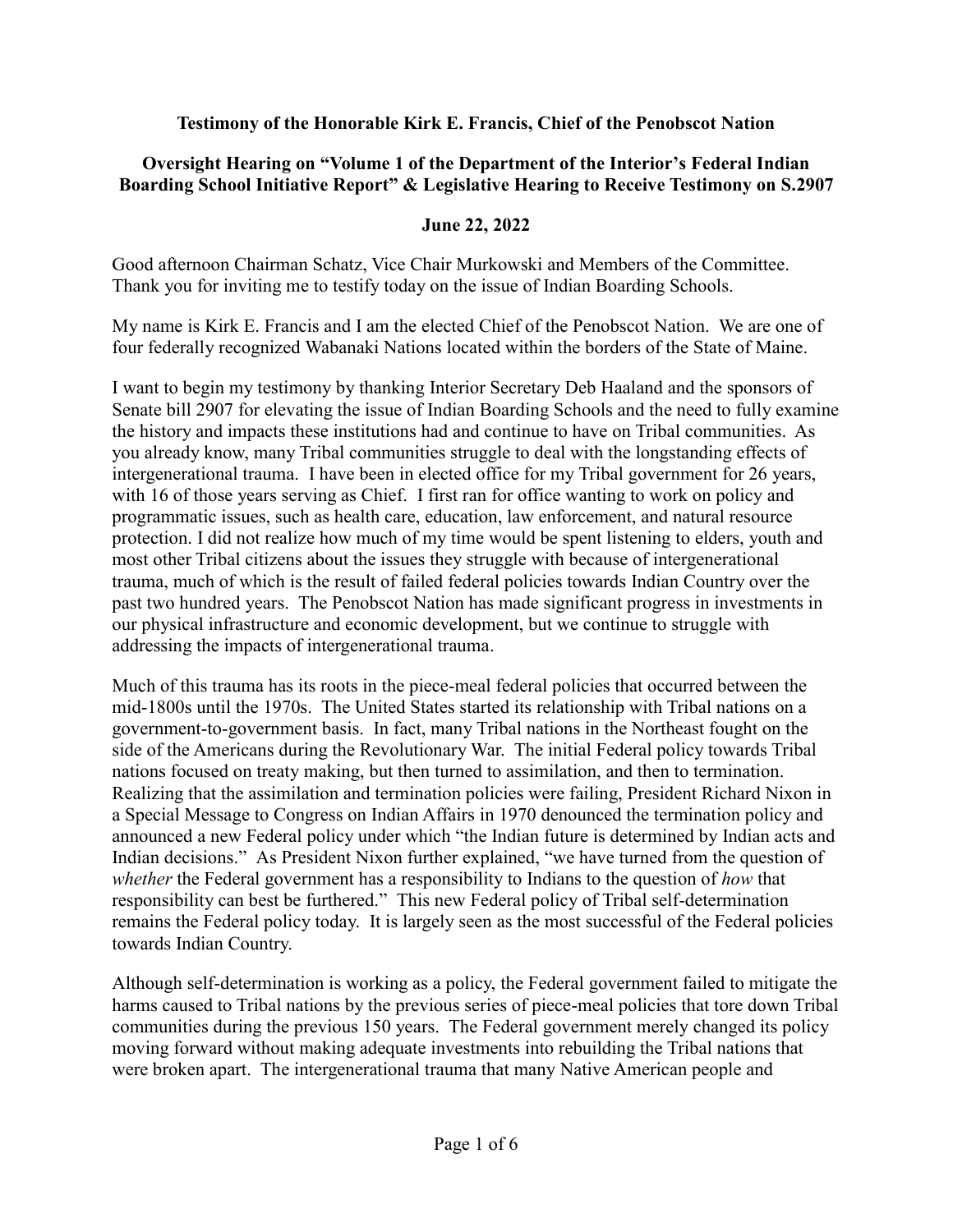communities continue to struggle with today has its roots in the failed Federal policies of assimilation and termination that existed prior to the era of self-determination.

One of these failed Federal policies were the Indian Boarding Schools. As described in Volume 1 of Interior's investigative report, these schools were focused on removing Native American youth from their families and assimilating them into non-Native culture. Essentially, the goal was to eradicate the Native culture by extinguishing it in the children. As Interior's report indicates, hundreds of schools were either directly operated or funded or supported by the Federal government with the goal of assimilating Native American children. Hindsight has shown that this effort was flawed and it resulted in separating Native children from families, communities and culture. Some Native American individuals were able to successfully reconnect with their Tribal communities, but many individuals never fully assimilated and were not able to reconnect with their communities. So they lived their lives in limbo, having lost their Tribal identity but never gained any mainstream identity either. Those individuals who were able to reconnect with their communities still suffered trauma and struggled to relearn their Native identity. These boarding schools played a significant part in the rise of alcoholism, substance abuse, and mental health problems amongst Native American individuals and within our communities.

There has never been a comprehensive compilation of the history of Federal Indian Boarding Schools, their policies and practices, their locations, and their impacts on Native American individuals and communities. It is good that the Interior Department and Congress is looking to compile this information but also allow Native individuals an opportunity to share their individual and family experiences. As I will describe later, one of the main benefits to compiling this information and getting out into Tribal communities is that Native American individuals who either were directly or indirectly impacted by these schools get more educated about the facts surrounding the schools and learn that they and their families are not alone in their experience. In my experience, there is a healing aspect to understanding that you as a Native American individual were a part of a larger policy and system, and that your experience is shared with other Native American individuals.

# Maine Wabanaki-State Child Welfare Truth & Reconciliation Commission

As Chief of the Penobscot Nation, I have been involved in two significant commission efforts that are similar to what is contemplated in Senate bill 2907. One was the Maine Wabanaki-State Child Welfare Truth and Reconciliation Commission. The other is the Maine Indian Tribal-State Commission. I describe my experience with each below.

The Maine Wabanaki-State Child Welfare Truth & Reconciliation Commission was a temporary commission intended to investigate and compile information about the child-welfare system in Maine as it affected Native people, create opportunities for learning and healing, and develop recommendations for improving the child-welfare practices within the State. The effort was grass roots driven by Tribal and State child-welfare workers who agreed that the existing system was flawed. Their efforts began in 2008, the 5-person Commission was seated in early 2013, and it concluded its investigation and released its report in June 2015. The Commission traveled the State, going into communities, and recorded interviews of more than 150 people, 95 from Native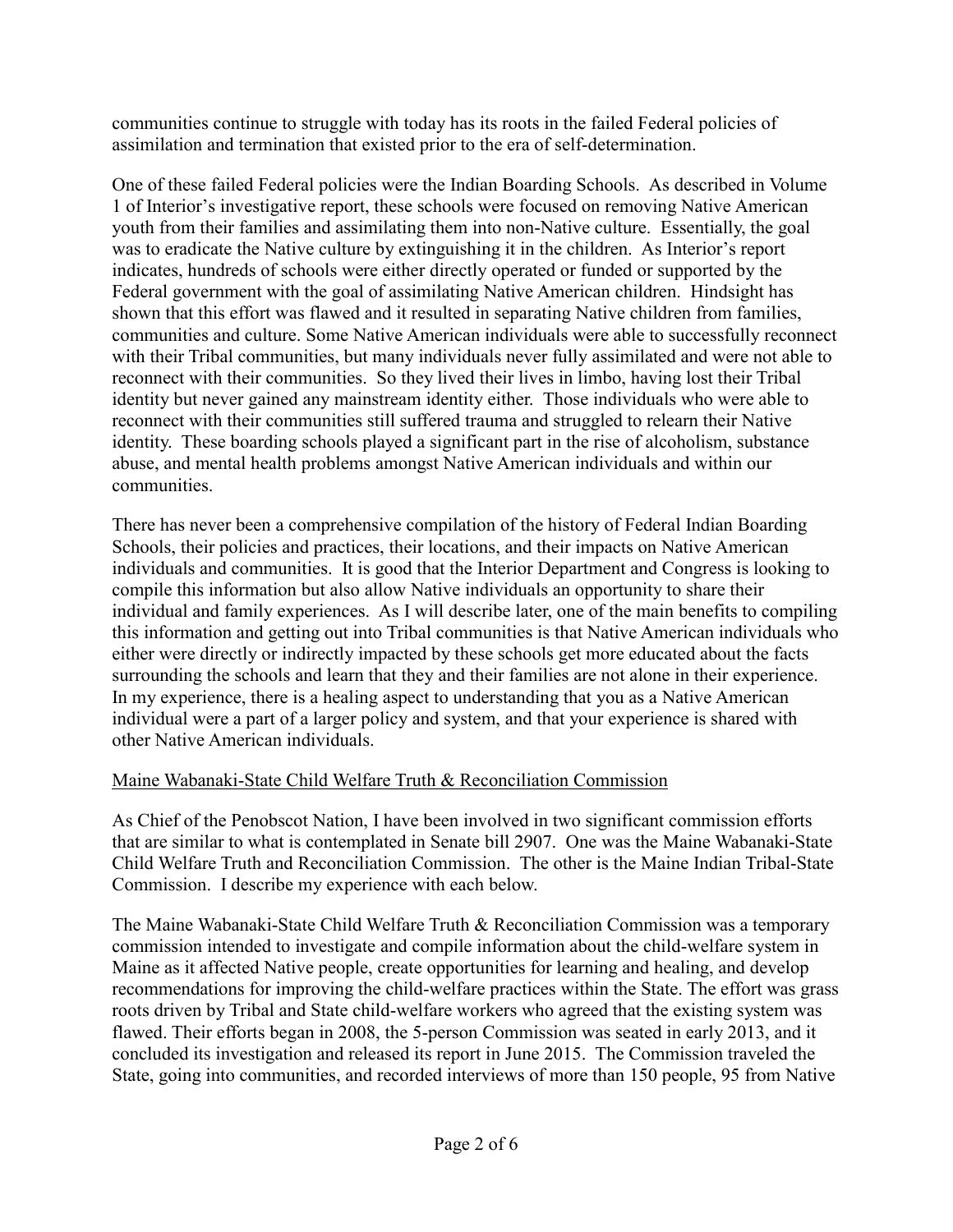Americans and 64 from non-Native people. From those interviews and independent research, the Commission developed its report.

The Governor and Chiefs of the Wabanaki Nations each nominated individuals to serve on the Commission, and consensus was reached on who would serve on the Commission. The governments authorized the Commission to investigate whether or not the removal of Wabanaki children from their communities has continued to be disproportionate to non-Native children and to make recommendations that promote individual, relational, systemic and cultural reconciliation. The State legislature was not involved in the creation of the Commission, but the Secretary of State Matthew Dunlap served on the Commission. It was decided that no Wabanaki people would serve on the Commission. This decision had mixed reviews by participants, but the goal was to have Commissioners who were unbiased so that participants could trust the process was objective.

Overall, the Commission was a success. Soon after the report was released, productive dialogue took place between the Wabanaki people and State officials to make fundamental changes to the child-welfare system in the State. The most fundamental change was to ensure that there is full participation by every Wabanaki government in the decision-making process impacting any Wabanaki child who found themselves in the State child-welfare system. More importantly, the relationship between the Wabanaki governments and people with the State improved. The Commission process allowed for an opportunity for both sides to get educated about the issues, share their experiences and perspectives, and better understand each other. Although painful at times, the process resulted in an improved dialogue and respect on child-welfare issues between the State and Wabanaki nations, and shared accountability moving forward to make the best decisions for Wabanaki children. As the Commission's report noted, some State workers learned "to see not only the individual Wabanaki child but to recognize that the child was connected to a larger, collective culture."

What I think made the Commission successful was: (1) the Tribal and State workers who work on child-welfare issues wanted to make change; (2) there was buy-in from the Governor and Wabanaki governments; (3) the Commission's focus was narrowly tailored to one topic; and (4) the Commission focused its work on compiling factual information about the child-welfare system but allowed the voices of those impacted by the system to be heard and recorded. The Commission did a good job of describing its work as a conversation versus an investigation that placed blame on any person or entity.

One of the indirect effects of the Commission was that its work re-opened wounds for many people. And, while many found it healing to finally be able to share their experience and trauma, the Commission process itself was traumatic for some. The Penobscot Nation found it important to have resources, including counselors, on the ground during the Commission process, but also afterwards.

#### The Maine Indian Tribal-State Commission

The other Commission I have experienced is the Maine Indian Tribal-State Commission, which is an inter-governmental entity created by the Maine Implementing Act of 1980, which is the State law that implements the Federal Maine Indian Claims Settlement Act. This Commission is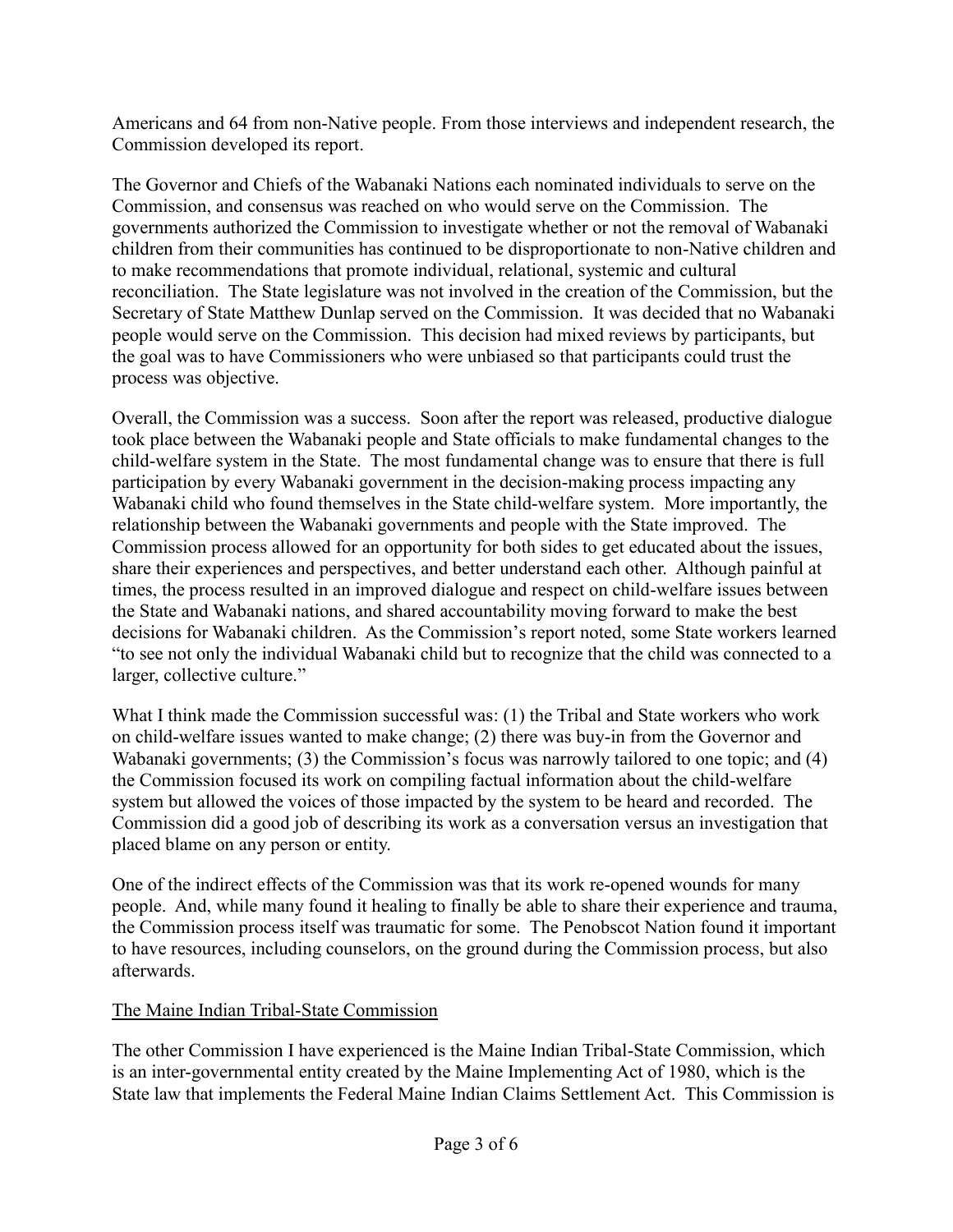comprised of 13 members: six appointed by the State, two by the Houlton Band of Maliseet Indians, two by the Passamaquoddy Tribe, two by the Penobscot Nation, and the Chair of the Commission is selected by the other 12 members.

The primary purpose of this Commission is to continually review the effectiveness of the settlement act and the social, economic, and legal relationship between the State of Maine and the Houlton Band of Maliseet Indians, Passamaquoddy Tribe, and the Penobscot Nation. Additionally, the Commission is charged with making recommendations about the acquisition of land to be included in Indian Territory, communicate rules for fishing in certain ponds, rivers and streams adjacent to or within Indian Territory, and conduct studies about fish and wildlife management policies on non-Indian lands. This Commission is permanent and does not expire.

Unfortunately, the Maine Indian Tribal-State Commission has not been as effective in improving the relationship between the Wabanaki Nations and State. This is not the fault of the individual members of the Commission, but more about the structure of the Commission. At times, the State has failed to fill its six spots on the Commission, which impairs the ability of the Commission to get its work done. Additionally, the Commission has conducted some thorough studies and made concrete recommendations for changes in State-Tribal policies, but very few actually get implemented. Individual members of the Commission get frustrated with the structure of the Commission and lack of authority to implement its findings. And, the Wabanaki Nations also get frustrated with the inability to modernize the settlement act that governs our relationship with the State. Although well-intended, the Commission has not been able to meet its purpose.

# Comments on S.2907, the *Truth and Healing Commission on Indian Boarding School Policies Act*

Based on my experiences with other commissions, I offer the following comments on Senate bill 2907 for the Committee to consider as you move this bill forward:

- I absolutely believe that a Commission focused on Indian Boarding Schools is needed. There is significant value that can be achieved by having a commission that focuses on compiling factual information and experiences of those impacted by these schools and policies. Additionally, there has not been any real effort to mitigate the harms caused by these schools, and that needs to be done so that our Tribal communities can continue to progress.
- The language of S.2907 should be reviewed to make sure that it encompasses all of the schools identified in volume 1 of Interior's report. The Interior Department used four criteria in identifying whether a school was a Federal Indian boarding school, which included whether the institution: (1) provided on-site housing or overnight lodging; (2) was described in records as providing formal academic or vocational training and instruction; (3) was described in records as receiving Federal government funds or other support; and (4) was operational before 1969. The language of S.2907 seems narrower and only includes schools that were directly operated by the Federal government or churches. Interior's report includes schools that were operated by states and which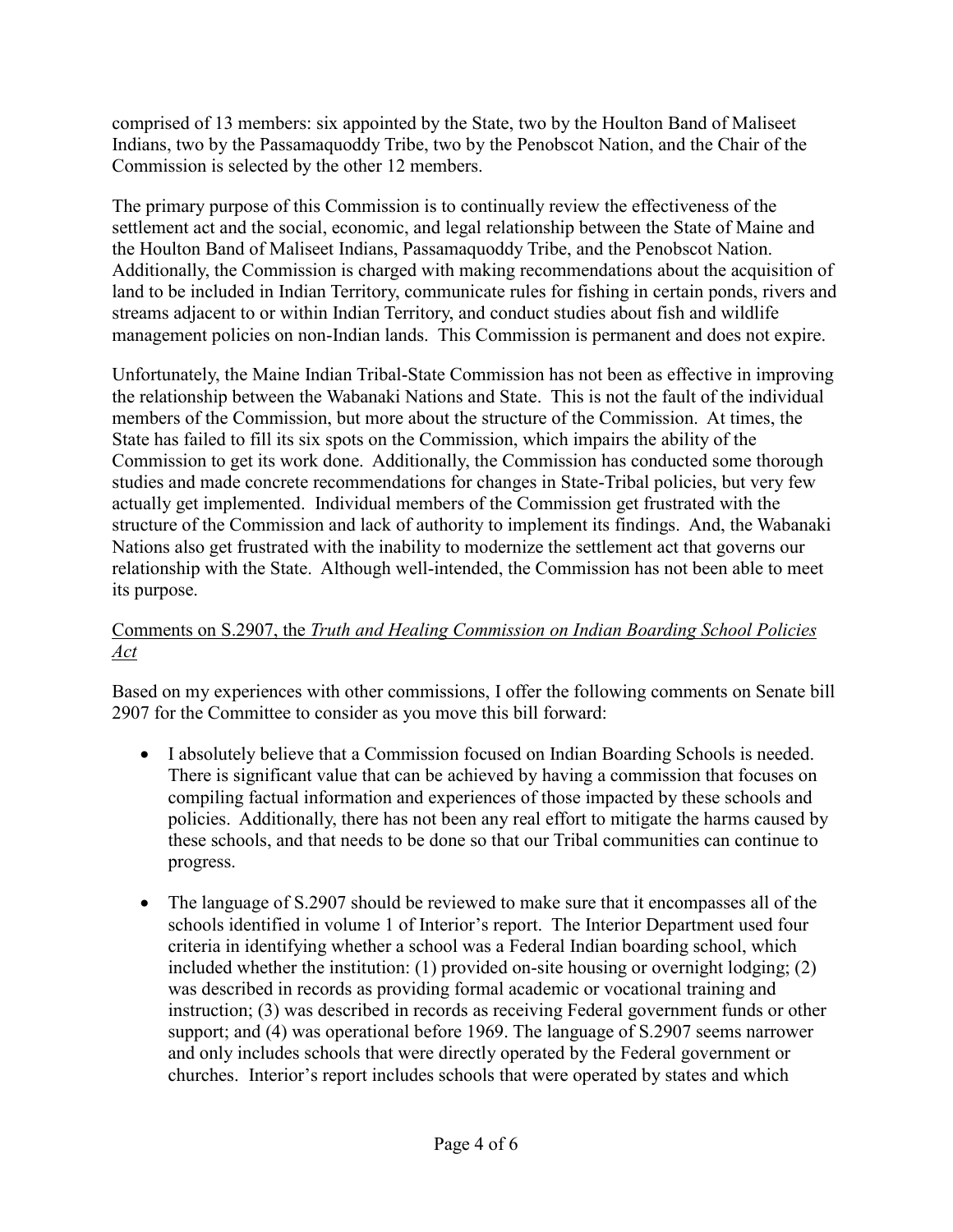received Federal funds or support. I recommend that a definition for "Indian Boarding School" be added to S.2907 that mirrors the definition used by the Interior Department.

- The members of the Truth and Healing Commission on Indian Boarding School Policies are all appointed by the Federal government, either by the President or Congress. This does not allow for maximum buy in from Indian Country for the work of the Commission. It is important that there be trust in the Commission's membership in order for there to be trust in the Commission's work. One change that could improve the bill is to have the President and/or Congress make their selections from individuals nominated by national and regional Tribal organizations, such as the United South and Eastern Tribes.
- Section  $5(b)(5)(B)$  of the bill describes how vacancies on the Commission will be filled, but does not provide for a timeframe in which to fill such vacancies. I recommend that language be added that any vacancy be filled within 120 days.
- Section  $5(c)$  of the bill says that the initial meeting of the Commission shall occur "as soon as practicable." I recommend that language be added to indicate that the initial meeting shall occur "as soon as practicable *once a majority of Commission members have been appointed.*" Although Section 5(b)(4) indicates that Congress and the President shall appoint their members no later than 120 days after the date of enactment of the Act, there is nothing that enforces this provision. I have seen other federal commissions and committees not be able to begin their work because 1 or 2 members were still waiting to be appointed. Given the short timeframe for the Commission to get its work done, it would be best for it to be able to begin operations once a quorum of its members, which is a majority, have been appointed.
- The timeframe for the Commission's work seems short. This Federal Commission has approximately 2.5 years to conduct their research, hold hearings, and draft their initial report. Based on my experience in Maine, this seems too short a time to conduct these activities at a national level. I recommend that the Commission's timeframe be extended by at least one year.
- The bill contains no requirement that the Commission travel to each region of Indian Country to hear from people. During the Maine Wabanaki-State Child Welfare Truth and Reconciliation Commission process in Maine, individuals found it valuable that the Commission came to their communities to hear directly from them. I recommend that S.2907 be amended to require that the Commission travel to each Bureau of Indian Affairs region to take testimonies from individuals.
- Concerns were expressed by some Members of the House of Representatives about the power of the Commission to issue subpoenas. I understand the concerns, but I do believe there needs to be some requirement that any entity, including state governments and churches, who operated boarding schools and received Federal funding or support must make any relevant documentation available to the Commission. Maybe an alternative option is for the Commission to request the Committee on Indian Affairs to issue any subpoenas.